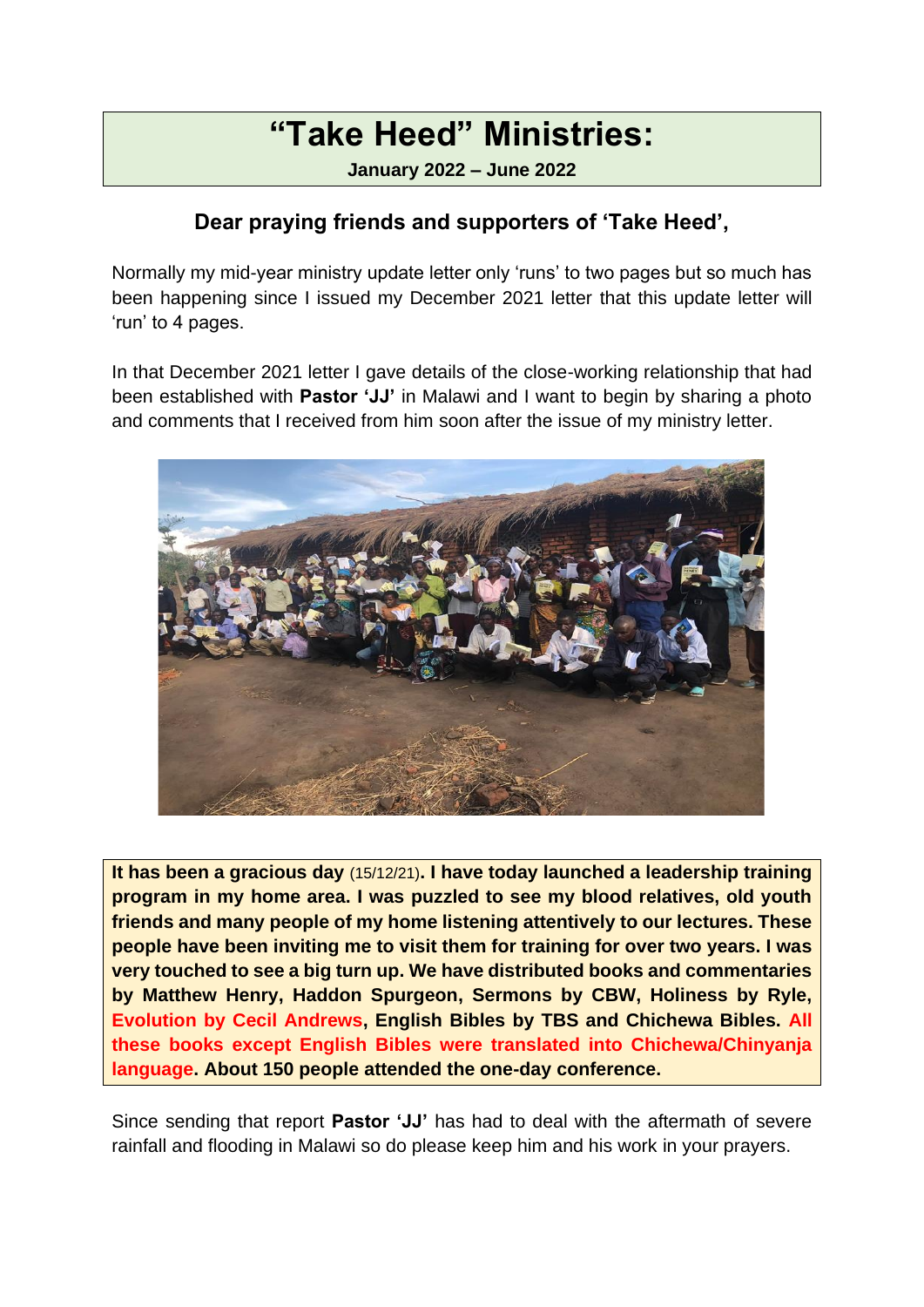### **Articles posted to Ministry web site**

The following articles are really 'inextricably linked' even though posted 3 months apart

## **'FOUR CORNERS' FESTIVAL BELFAST:**

**Pope Francis and Justin Welby to speak.**

#### **STEVE STOCKMAN: Shaking hands with 'The Devil'?**

The **'Four Corners'** article, posted in January, dealt with the 10<sup>th</sup> Annual festival of that name organised by a liberal/ecumenical Presbyterian minister called **Steve Stockman** and his close friend **'Father' Martin Magill**. The highlight for them this year was that the festival 'kicked off' with an ecumenical service in St Anne's Cathedral (nominally Anglican) that featured a video message from **Pope Francis** and then finished a week later with a guest appearance by **Archbishop of Canterbury, Justin Welby** at a service in St Peter's Cathedral (Roman Catholic).

The **Steve Stockman** article, posted in April, dealt with a visit to the Vatican by both him and **'Father' Martin Magill** where they met and shook hands with **Pope Francis.**  In my article I explained my sub-heading to the article as follows -

In closing, perhaps you may be wondering why I subtitled this article **Shaking hands with 'The Devil'?** Well, bearing in mind what I said in a talk I gave some years ago on **'The Papacy'**, where I compared some **'Papal features'** to Judas Iscariot, and remembering also what we read in **Luke 22:3 "Then entered Satan into Judas surnamed Iscariot",** this photo that **STEVE STOCKMAN** shared explains my 'subtitle' –



In stark contrast to the ecumenical compromise with Rome by Steve Stockman it was lovely to be able to post the following article to the ministry web site on  $6<sup>th</sup>$  April 2022

**Testimony of JOHN DORAN (former Roman Catholic): Introduction by ALAN DUNLOP (retired minister).**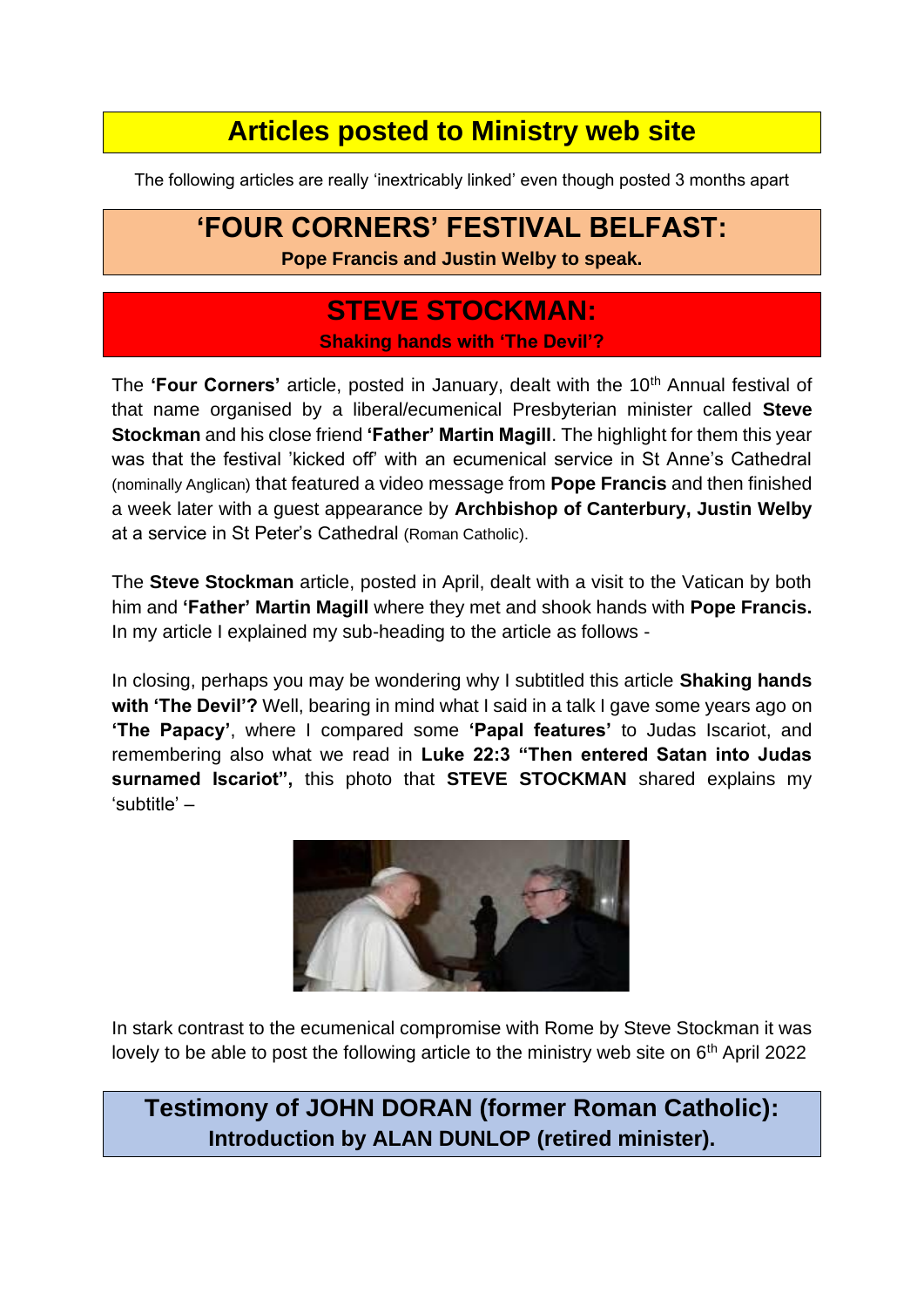I have known **John Doran** for the best part of 30 years and I was delighted to obtain, for distribution, copies of a little booklet detailing his conversion and also introductory comments by the minister who was motivated to get John to put his testimony into print. Here is how **John** explained his own and his wife, Rita's, conversion –

**I could see now from the Bible that Jesus Christ, on the cross, became the actual substitute for me, the guilty sinner, and that by the shedding of His own blood redeemed me to God by paying the price of my sin in full. The more I read the Bible the more I could see that this simple message of God's forgiveness never once mentioned the mass or confession to a priest, nor did it say anything about praying to the Saints or to Mary. Purgatory, the Rosary and Penance were likewise absent and the whole subject of salvation centred on Christ and His work. These very words of God in my New Testament taught the very opposite to all my previous religious schooling and, as the light of God began to enter my heart, I was struck by one verse in particular. It was already quoted in another little booklet I had been given by this childhood friend, a publication of the conversion of a R.C. Priest, Bartholomew Brewer. In the book, Brewer quoted Ephesians 2:8-9 "for by grace are ye saved through faith; and that not of yourselves; it is the gift of God: Not of works lest any man should boast" … My salvation would not be in any act of mine, not by my works, not by my church, not by my priest, but by my personal acceptance of the work of Christ on the cross. I called for my wife Rita and said "Listen to this, this is what we have been looking for". I thank God He used the same truth to the enlightening of her heart also. It was in February of 1988 that we both simply did as the Scriptures asked, confessed our sin to Jesus Christ and accepted by simple faith His forgiveness. We simply flung ourselves on the mercies and promises of God as revealed in His word, and knew immediately that our prayers were heard and our confessions accepted. "Him that cometh to me I will in no wise cast out" (John 6:37). We were indeed Born-Again spiritually; we were now Bible Christians. We were Saved sinners.**

As a 'neat' follow-on to the item about **John Doran.** Margaret and I were blessed to be present at a baptismal service in Ballygomartin Baptist Church in Belfast on Sunday evening 15<sup>th</sup> May. Amongst the 3 candidates being baptised were two ladies, Helen and Stacy, who had been raised as Roman Catholics. In the providence of God, they both separately came to saving faith through the faithful witness of 2 close friends of mine, both of whom are ex Roman Catholics themselves. I was asked if I could perhaps recommend a fellowship for them to attend and I directed them to Ballygomartin which is pastored by, guess what, a former Roman Catholic, Seamus Bradley. They have settled well and are growing in their faith. It's just lovely to see (now) saints rescued from the darkness of Rome. The photo shows Helen being baptised by Seamus (in shorts) with Stacy (back left in blue) looking on.